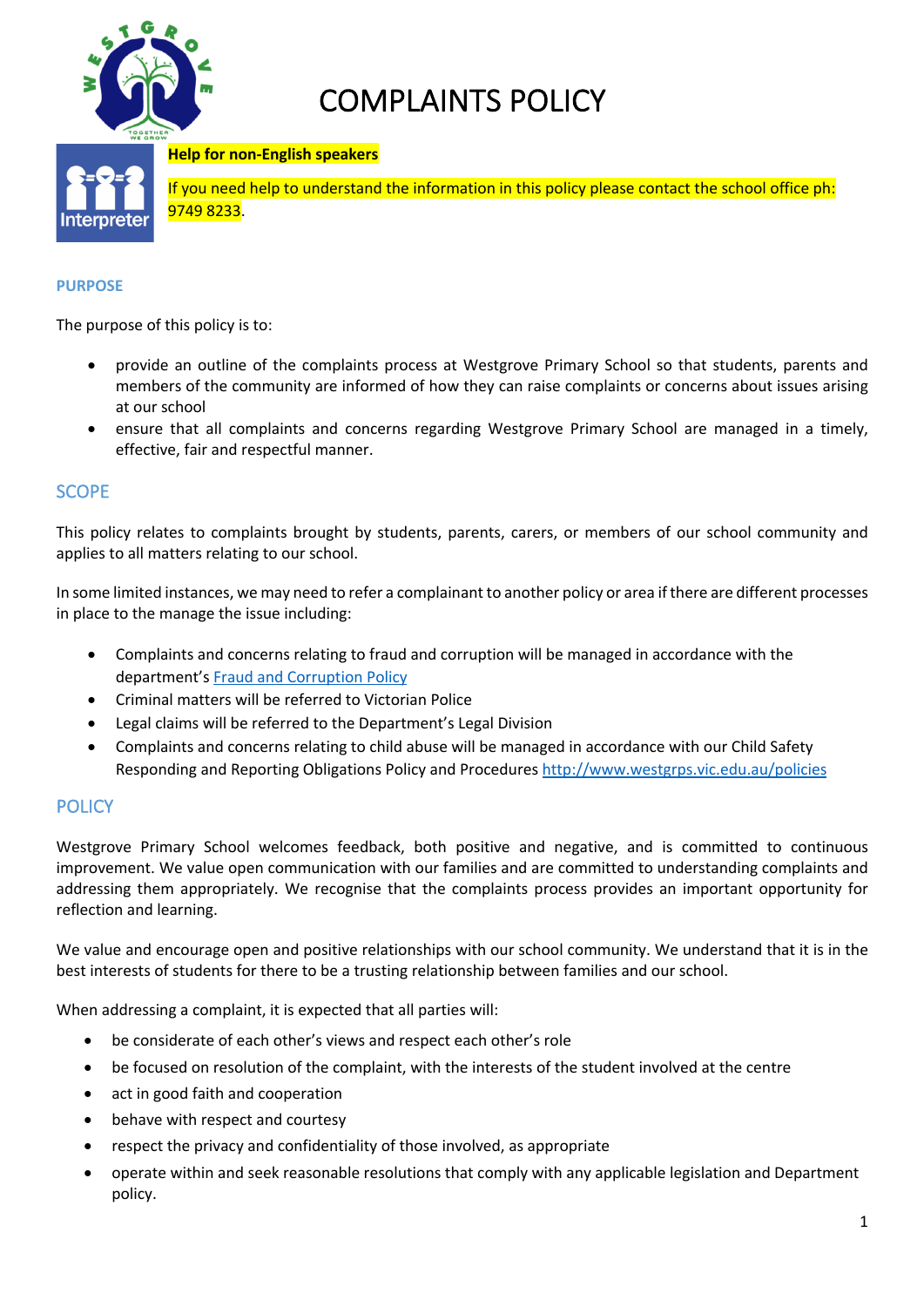• recognise that schools and the Department may be subject to legal constraints on their ability to act or disclose information in some circumstances.

## Complaints and concerns process for students

Westgrove Primary School acknowledges that issues or concerns can cause stress or worry for students and impact their wellbeing and learning. Westgrove Primary School encourages our students to raise issues or concerns as they arise so that we can work together to resolve them.

Students with a concern or complaint can raise them with a trusted adult at school, for example, with the classroom teacher, year level Instructional Leader, team leader, wellbeing staff, Education Support Staff or Principal Class members. This person will take your concern or complaint seriously and will explain to you what steps we can take to try to resolve the issue and support you.

You can also ask your parent, carer or another trusted adult outside of the school, to talk to us about the issue instead. Information about our parent/carer complaints and concerns process is outlined further below.

Other ways you can raise a concern or complaint with us include:

- participating in our Attitudes to School Survey (for Grades 4-6)
- participating in our student forums

Detailed information and guidance for students on how to raise a concern or complaint at school is available at:

• Resolving complaints at school – A resource for students

Further information and resources to support students to raise issues or concerns are available at:

- Report Racism Hotline (call 1800 722 476) this hotline enables students to report concerns relating to racism or religious discrimination
- Reach Out
- Headspace
- Kids Helpline (call 1800 55 1800)
- Victorian Aboriginal Education Association (VAEAI)

## Complaints and concerns process for parents, carers and community members

#### Preparation for raising a concern or complaint

Westgrove Primary School encourages parents, carers or members of the community who may wish to submit a complaint to:

- carefully consider the issues you would like to discuss
- remember you may not have all the facts relating to the issues that you want to raise
- think about how the matter could be resolved
- be informed by checking the policies and guidelines set by the Department and Westgrove Primary School (see "Further Information and Resources" section below).

## Support person

You are welcome to have a support person to assist you in raising a complaint or concern with our school. Please advise us if you wish to have a support person to assist you, and provide their name, contact details, and their relationship to you.

#### Raising a concern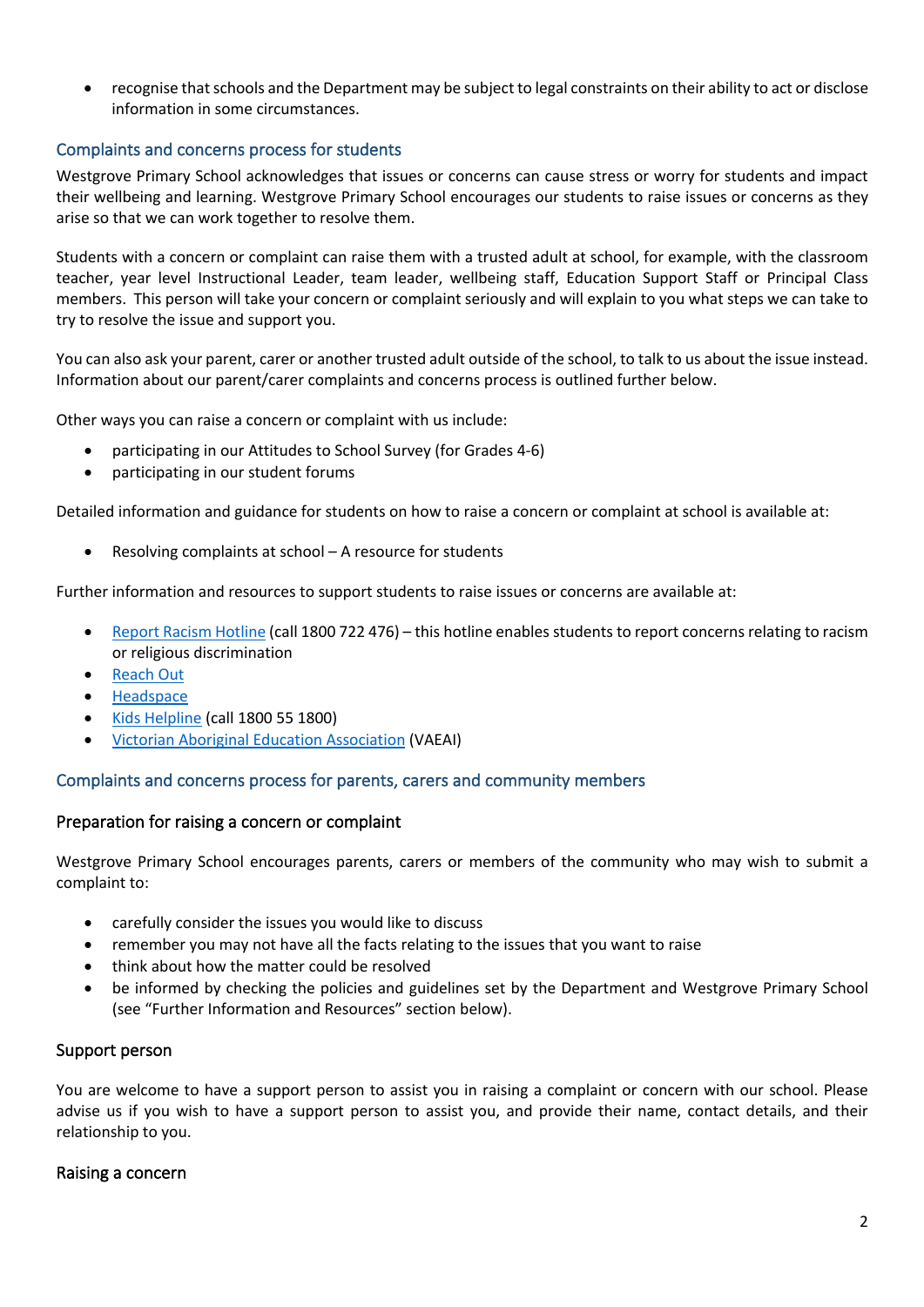Westgrove Primary School is always happy to discuss with parents/carers and community members any concerns that they may have. Concerns in the first instance should be directed to your child's teacher, Year Level Coordinators, Assistant Principal or Principal. Where possible, school staff will work with you to ensure that your concerns are appropriately addressed.

# Making a complaint

Where concerns cannot be resolved in this way, parents or community members may wish to make a formal complaint to the Principal or Assistant Principal.

If you would like to make a formal complaint, in most cases, depending on the nature of the complaint raised, our school will first seek to understand the issues and will then convene a resolution meeting with the aim of resolving the complaint together. The following process will apply:

- **1. Complaint received:** Please either email, telephone or arrange a meeting through the front office with the Assistant Principal or Principal, to outline your complaint so that we can fully understand what the issues are. We can discuss your complaint in a way that is convenient for you, whether in writing, in person or over the phone.
- **2. Information gathering:** Depending on the issues raised in the complaint, the Principal, Assistant Principal or nominee may need to gather further information to properly understand the situation. This process may also involve speaking to others to obtain details about the situation or the concerns raised.
- **3. Response:** Where possible, a resolution meeting will be arranged with the Assistant Principal/Principal to discuss the complaint with the objective of reaching a resolution satisfactory to all parties. If after the resolution meeting we are unable to resolve the complaint together, we will work with you to produce a written summary of the complaint in the event you would like to take further action about it. In some circumstances, the Principal may determine that a resolution meeting would not appropriate. In this situation, a response to the complaint will be provided in writing.
- **4. Timelines:** Westgrove Primary School will acknowledge receipt of your complaint as soon as possible (usually within two school days) and will seek to resolve complaints in a timely manner. Depending on the complexity of the complaint, Westgrove Primary School may need some time to gather enough information to fully understand the circumstances of your complaint. We will endeavour to complete any necessary information gathering and hold a resolution meeting where appropriate within 10 working days of the complaint being raised. In situations where further time is required, Westgrove Primary School will consult with you and discuss any interim solutions to the dispute that can be put in place.

Please note that unreasonable conduct (e.g. vexatious complaints) may need to be managed differently to the procedures in this policy.

# Resolution

Where appropriate, Westgrove Primary School may seek to resolve a complaint by:

- an apology or expression of regret
- a change of decision
- a change of policy, procedure or practice
- offering the opportunity for student counselling or other support
- other actions consistent with school values that are intended to support the student, parent and school relationship, engagement, and participation in the school community.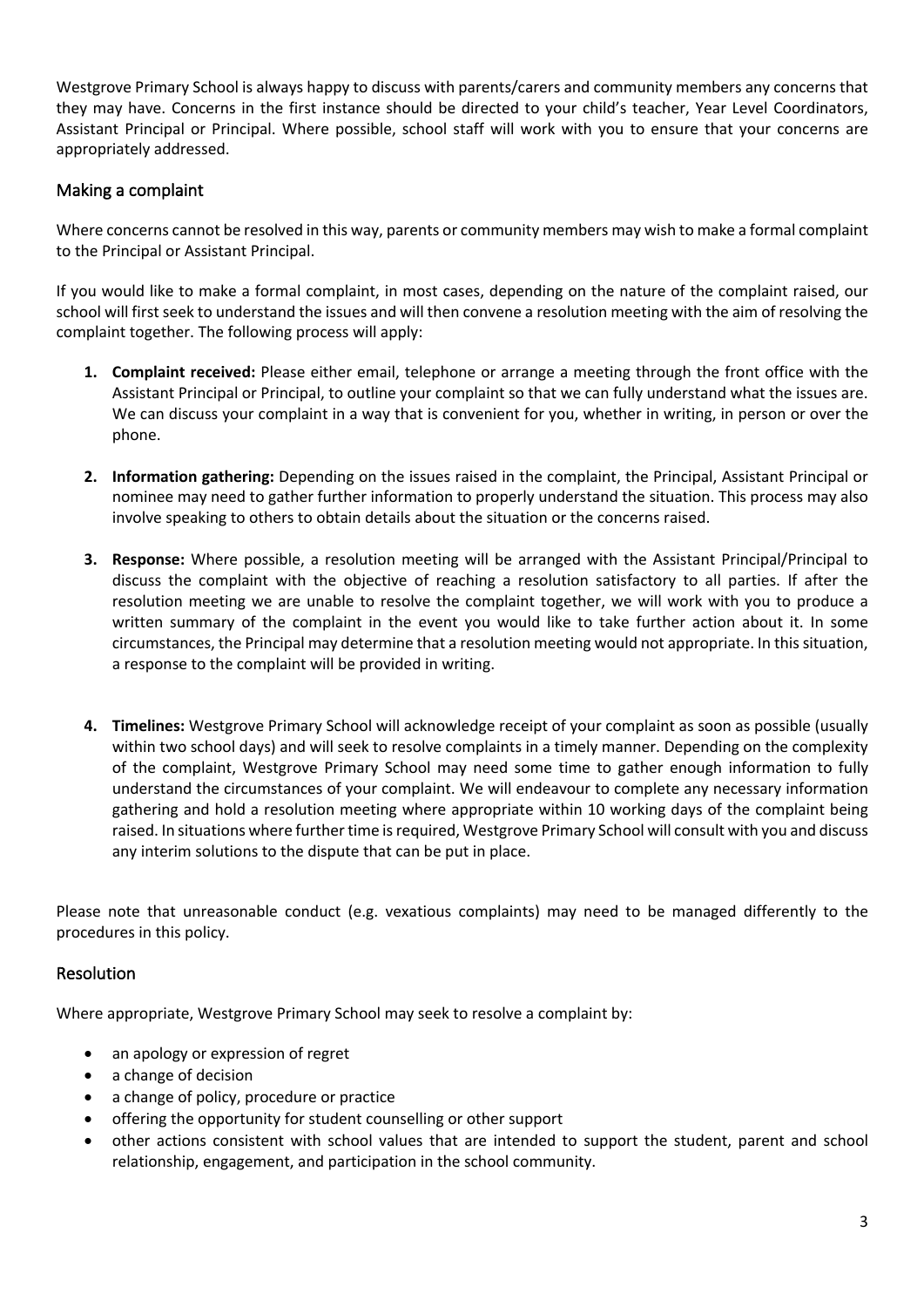In some circumstances, Westgrove Primary School may also ask you to attend a meeting with an independent third party, or participate in a mediation with an accredited mediator to assist in the resolution of the dispute.

# Escalation

If you are not satisfied that your complaint has been resolved by the school, or if your complaint is about the Principal and you do not want to raise it directly with them, then the complaint should be referred to the Western Melbourne Area Parent Complaints officer by contacting Kerry Lyall ph: 70051812 or email Kerry.lyall@education.vic.gov.au

Westgrove Primary School may also refer a complaint to Western Melbourne Area Parents Complaints officer if we believe that we have done all we can to address the complaint.

For more information about the Department's parent complaints process, including the role of the Regional Office, please see: Raise a complaint or concern about your school.

## Record keeping and other requirements

To meet Department and legal requirements, our school must keep written records of:

- Serious, substantial or unusual complaints
- Complaints relating to the Child Information Sharing Scheme and Family Violence Information Sharing Scheme, to meet regulatory requirements - refer to Child and Family Violence Information Sharing Schemes for further information

Our school also follows Department policy to ensure that record-keeping, reporting, privacy and employment law obligations are met when responding to complaints or concerns.

# **COMMUNICATION**

This policy will be communicated to our school community in the following ways:

- Available publicly on school website
- Included in staff induction processes
- Discussed at parent information nights/sessions
- Annual reference in school newsletter
- Hard copy available from school administration upon request

# FURTHER INFORMATION AND RESOURCES

The Department's Policy and Advisory Library (PAL):

• Complaints - Parents

The Department's parents' website:

- Raise a complaint or concern about your school
- Report Racism or religious discrimination in schools

## POLICY REVIEW AND APPROVAL

| Policy last reviewed | 29/04/2022                                 |
|----------------------|--------------------------------------------|
| Consultation         | School Council, May 2022<br>Staff May 2022 |
| Approved by          | Principal                                  |